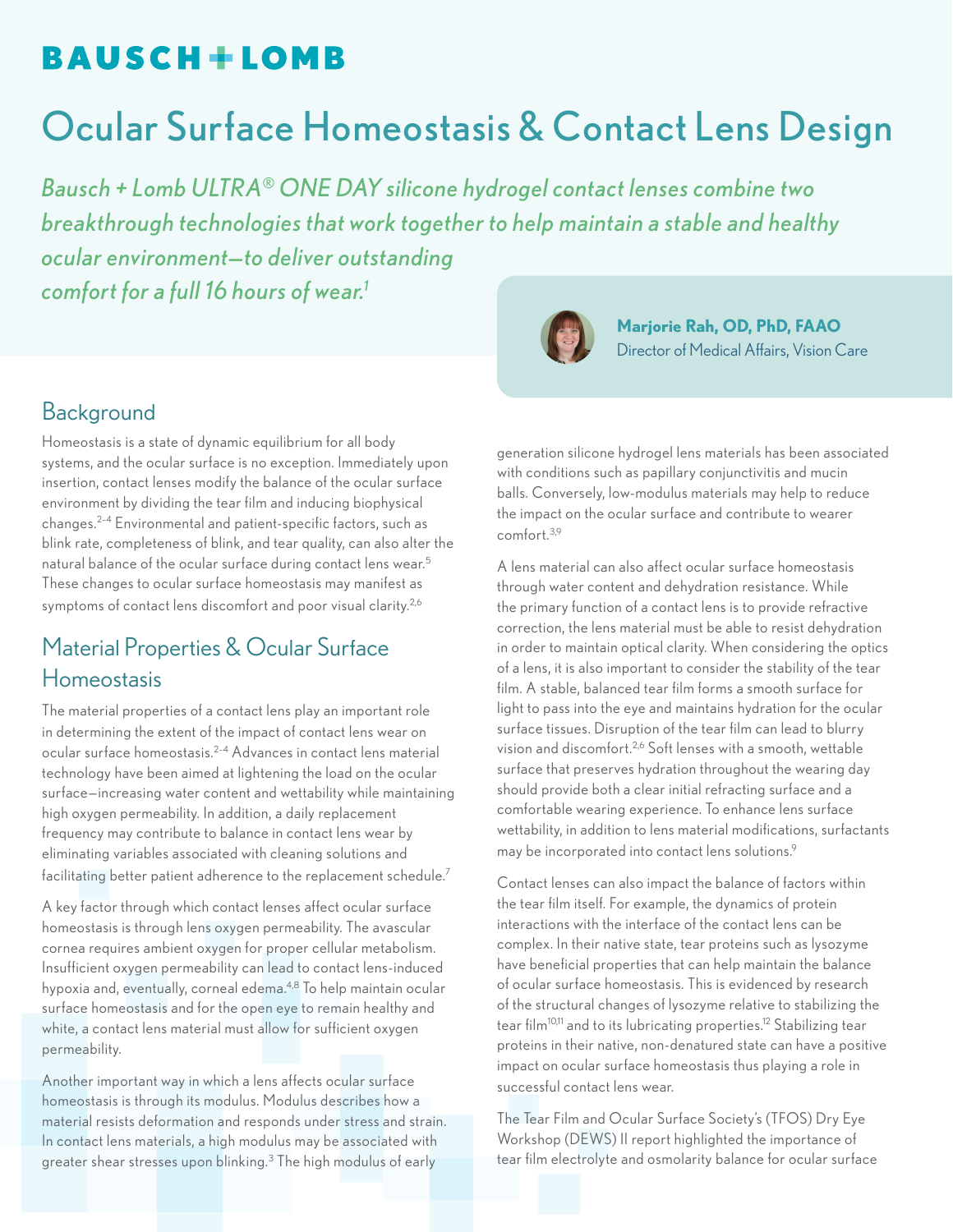homeostasis.6,13 Electrolytes perform critical roles in ocular surface homeostasis by helping to maintain cell volume and fluid balance, and osmoprotectants are a group of compatible solutes that protect cells under osmotic stress.6,13 The TFOS DEWS II report also discussed the components of aqueous supplementation as they relate to the maintenance of ocular surface homeostasis.6,13 When added to a contact lens solution, moisturizers can lower surface tension and promote the wettability of the contact lens surface.<sup>13</sup>

### Bausch + Lomb ULTRA® ONE DAY Silicone Hydrogel Contact Lenses

Taking these properties into account in the design process, Bausch + Lomb ULTRA® ONE DAY contact lenses combine breakthrough moisture and comfort technologies aimed at supporting a stable and healthy ocular surface environment to deliver outstanding comfort for a full 16 hours of wear.<sup>1,14</sup>

#### **ADVANCED MOISTURESEAL<sup>®</sup> TECHNOLOGY**

Created using a proprietary two-phase polymerization process, the Bausch + Lomb ULTRA® ONE DAY silicone hydrogel contact lens material balances moisture, modulus, and oxygen transmissibility for excellent ocular health and a comfortable wearing experience. The Advanced MoistureSeal® Technology behind the Bausch + Lomb ULTRA® ONE DAY lens was developed using advanced computer modeling and material chemistry, with the aim of incorporating additional hydrophilic components. In the first phase of polymerization, a unique combination of long- and short-chain silicone polymers create a flexible matrix. Additional wetting agents are incorporated into the silicone backbone of the lens, helping to boost water content to 55%. The long-chain silicone provides a low modulus while the short-chain silicones provide the majority of oxygen transport capability and structural integrity for excellent handling.

Also during phase one of polymerization, the hydrophilic component dimethylacrylamide (DMA) is integrated into the silicone backbone, along with a Class II UV blocking agent that provides broad spectrum protection, blocking at least 50% of UVA rays and 95% of UVB rays.† In the second phase of polymerization, the humectant polyvinylpyrrolidone (PVP) is permanently grown around and throughout the silicone backbone to further enhance moisture retention.15

The resulting properties of this kalifilcon A lens material support vision, comfort, and health, providing high oxygen permeability, low modulus, high water content, moisture retention, and exceptional optics. With a Dk/t of 134 at the center of a -3.00D

lens, the lens offers outstanding breathability for corneal health.<sup>8</sup> It also features a low modulus of 0.5 MPa, and 55% water content that is maintained throughout the wearing day, with 96% of lens moisture remaining after 16 hours of wear.15–18 The high and sustained moisture content of the lens material works in tandem with High Definition™ aspheric optics, providing exceptional clarity in a wide variety of activities.

#### **COMFORTFEEL TECHNOLOGY**

Just as the material properties of the Bausch + Lomb ULTRA® ONE DAY lens were engineered to support ocular health and comfort, the lens is also enhanced with ComfortFeel technology. Inspired by the TFOS DEWS II report, ComfortFeel Technology includes a proprietary blend of ingredients that includes the osmoprotectants glycerin and erythritol, and a balanced combination of key electrolytes, including potassium.<sup>6,13</sup> ComfortFeel Technology also incorporates the moisturizers poloxamine 1107 and poloxamer 181 to help retain lens hydration and wettability. They also help to maintain tear proteins in their healthy, natural state.

> *Bausch + Lomb ULTRA® ONE DAY contact lenses combine breakthrough moisture and comfort technologies.*

The ingredients in ComfortFeel Technology are released from the lens during wear through the principles of passive diffusion. The rate of diffusion depends on the size, shape, and chemistry of the ingredients, as well as the polymer chemistry of the kalifilcon A material. The size, shape, and chemistry of each of the ingredients in ComfortFeel Technology vary, and therefore, the rate at which they release from the lens varies. Once the difference in concentration of the ingredients inside the lens as compared with the environment outside the lens becomes small, some ingredients remain in the lens.

\*WARNING: UV-absorbing contact lenses are NOT substitutes for protective UV-absorbing eyewear, such as UV-absorbing goggles or sunglasses, because they do not completely cover the eye and surrounding area. The effectivenes disorders associated with exposure to UV light has not been established at this time. You should continue to use UV-absorbing eyewear as directed. NOTE: Long-term exposure to UV radiation is one of the risk factors associa geography, cloud cover) and personal factors (extent and nature of outdoor activities). UV-blocking contact lenses help provide protection against harmful LUV radiation. However, clinical studies have not been done to demo